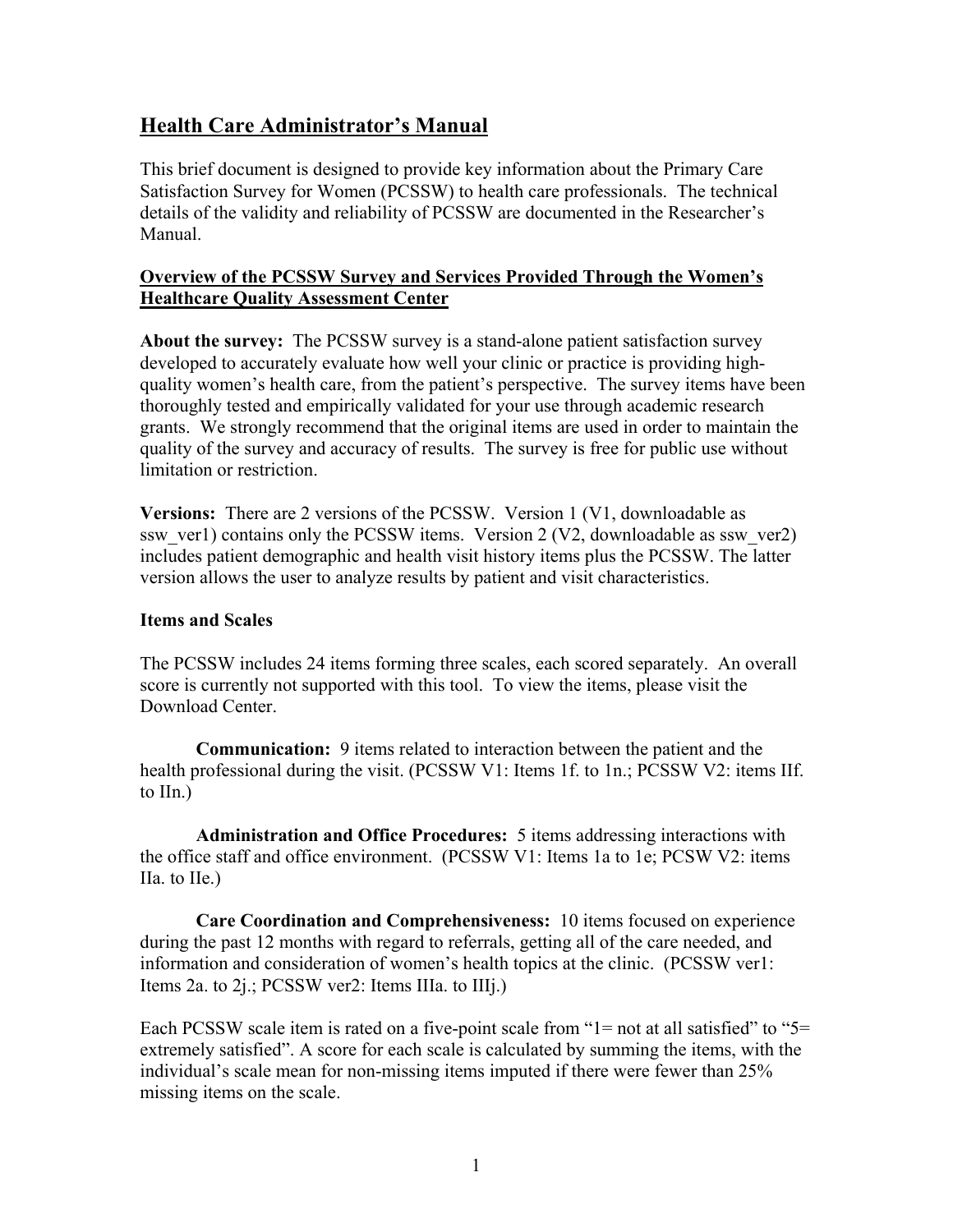**Overall Care:** General items assessing today's visit and over last 12 months (from the Consumer Assessment of Health Plans Study) are included for your convenience, and may be compared to norms derived from the National Centers of Excellence in Women's Health.

# **Referencing the PCSSW**

We request use of the following credit line when you use this instrument in professional publications, "This survey was developed from a grant from the Agency for Healthcare Research and Quality (R01 HS10237-01A1) and contracts from the DHHS Office of Women's Health (no. 00T00215901D)."

**How to collect the survey data:** The PCSSW survey data may be collected by telephone interview, by mail, or by point-of-care (either by survey or hand-held computer).

# **How to Score the PCSSW**

Each PCSSW item is rated on a five-point scale from "1=not at all satisfied" to "5=extremely satisfied". A score for each scale is calculated by summing the items, with the individual's scale mean for non-missing items imputed if there were fewer than 25% missing items on the scale.

We have provided an easy-to-use Microsoft Excel formatted data entry tool to allow data input and scoring. This spreadsheet will calculate your scores for basic reporting purposes. The program does not provide statistical adjustment for patient demographics or other covariables of interest. More advanced users may want to develop programs to compute PCSSW scores in statistical packages such as SAS or SPSS.

# **Interpreting PCSSW Results**

The PCSSW tool is intended for both research use and health care improvement applications. The PCSSW score means may be used to test differences between groups or over time. Please refer to the Researcher's Manual for estimates of means and standard deviations for statistical planning purposes.

# **Norms**

The PCSSW score means (both versions) may be qualitatively interpreted from the National Centers of Excellence in Women's Health norms available free from the Women's Healthcare Quality Assessment Center (WHQA). The norms reveal typical PCSSW scores among centers with dedicated programs documented to provide highquality women's health care compared to community care. As such, the range of PCSSW scale score means obtained by the National Centers of Excellence in Women's Health may be viewed as representative of high quality of care. By comparing your clinic scores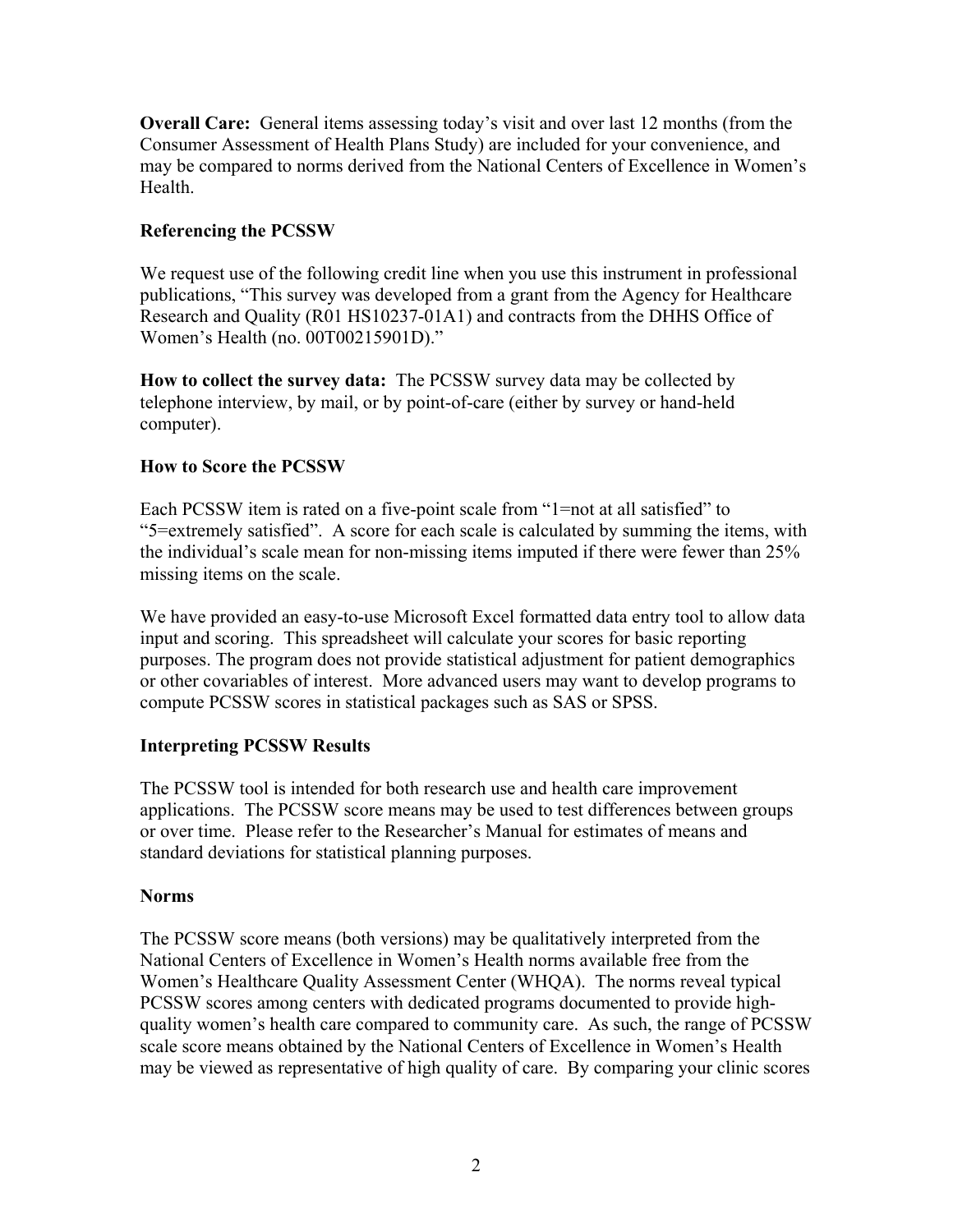to this set of benchmarks (see medians below), you can gauge how close your practice comes to a level of excellence defined by this national program.

The medians and range for the subscale scores are shown below. For this indexing to be valid, your survey will need approximately the following specifications:

A random sample of patient names selected for inclusion

A sample size of N=200 completed surveys per center (or unit of comparison)

A response rate of 60% or greater among those contacted

Staff at the WHQA can provide consultation and advice on the use of indexing.

*PCSSW Medians for the National Women's Health Centers of Excellence program* 

|                                 | Median | Range           |
|---------------------------------|--------|-----------------|
| Office Staff and Administration | 20.12  | 19 05 - 22 43   |
| <b>Provider Communication</b>   | 30.91  | $28.41 - 32.46$ |
| Care Coordination               | 36.25  | 35.17 - 38.85   |

# **Your Goals**

In addition to norms, we encourage health organizations to adopt internal standards of "excellence" based upon their local expertise and familiarity with primary care practice and quality. PCSSW items may be examined in terms of item response frequencies to determine aspects of care that represent strengths and weaknesses within each subscale. For example, a clinic might set a goal of having > 90% of all patients surveyed report that they are "extremely satisfied" with all aspects of care.

Indexing: PCSSW subscale scores may be interpreted by indexing them against results from the National Centers of Excellence in Women's Health to determine whether your clinic results are similar to those of a national program designed to provide high-quality primary health care to women. The medians and range for the subscale scores are shown above. For this indexing to be valid, your site will need the following specifications:

A random sample of patients drawn to complete the survey

A sample size of N=200 completed surveys per center (or unit of comparison)

A response rate of 60% or greater among those contacted

Staff at the WHQA can provide consultation and advice on the use of indexing and survey design.